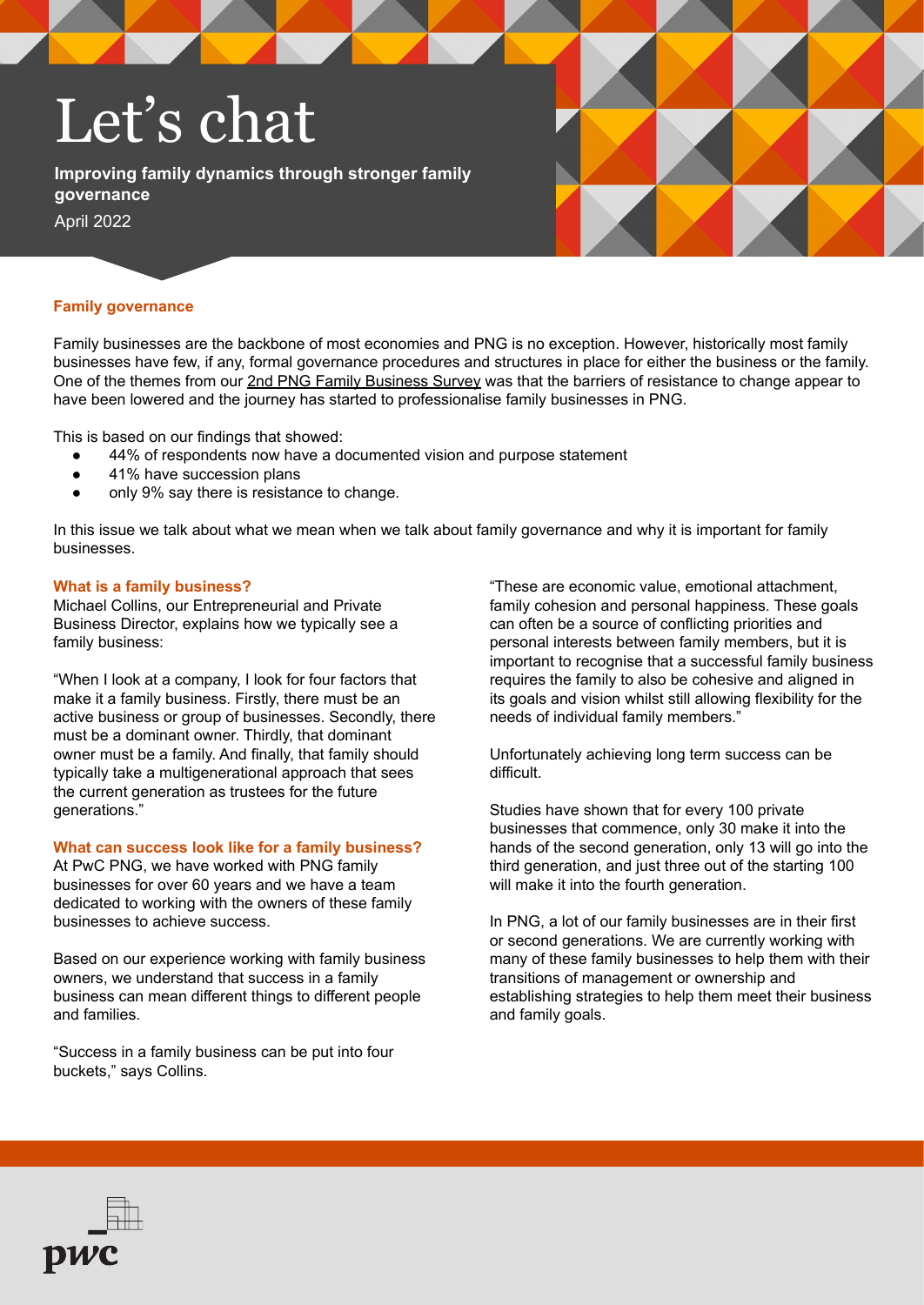A few challenges that we see are:

- The current owner wanting to spend more time with family that may be based outside PNG, but they don't have the next generation willing to become involved in the family business, or a management team in place, that allows them to spend an extended period of time outside the business.
- The next generation feeling ready and willing to take a bigger role in managing or becoming an owner of the business, but the current generation is not yet ready or planning for that transition.

These are just some of the current challenges that family businesses face in PNG, many of which have been exacerbated by the recent pandemic and economic upheavals. However, these are not the only challenges for a family business to be successful. As Collins says, "Our experience shows that most of the challenges and conflicts can be traced to the areas of **money, power, love** and **happiness**."

## **What are some of the challenges?**

#### **Money**

There can be disputes over dividend payments, investments and remuneration of family members working in the business. Given family members may be resident in two or more different countries, disputes can also arise over tax optimisation, private use of the family business' assets and potential retirement arrangements.

#### **Power**

The ability to exercise control or influence, and access to information, is a common source of conflict. There can also be disputes over selection, suitability and performance of the next generation, particularly within sibling or cousin consortiums. There may also be disputes over distribution of competences, freedom of action, powers of attorney, rights of instruction and responsibility.

# **Love**

Is there never a favoured child or favourite grandchild in the family? How should the family treat spouses and in-laws in the family and the family business? There is often rivalry and disputes over preferential and equal treatment between family members and over the appreciation, gratitude and acceptance for new family members.

## **Happiness**

When does the stability of the family and the family business take precedence over individual happiness and freedoms? There can be disputes over behavioural norms and life models and the conflicts between duties and freedom of choice and action.

In between these areas there can be challenges in relation to leadership, rights and duties, compensation and exit. Given these challenges, we focus on the owner's perspective of how to address them partitioning ownership issues from business issues, setting up good corporate governance mechanisms, establishing the family rules, establishing a conflict resolution mechanism and having an overriding commitment to fairness within the family.

# **The Owner's Agenda**

"When we talk about the owner's perspective we look at both the family strategy and the business strategy to align these as one owner's strategy," says Collins.

"This helps to better understand what the owner is wanting to achieve, and how they will achieve it, so that it will be in the best long term interests of both their family and the business. Once the owner's strategy is in place, it will help influence both the family strategy and the business strategy moving forward."

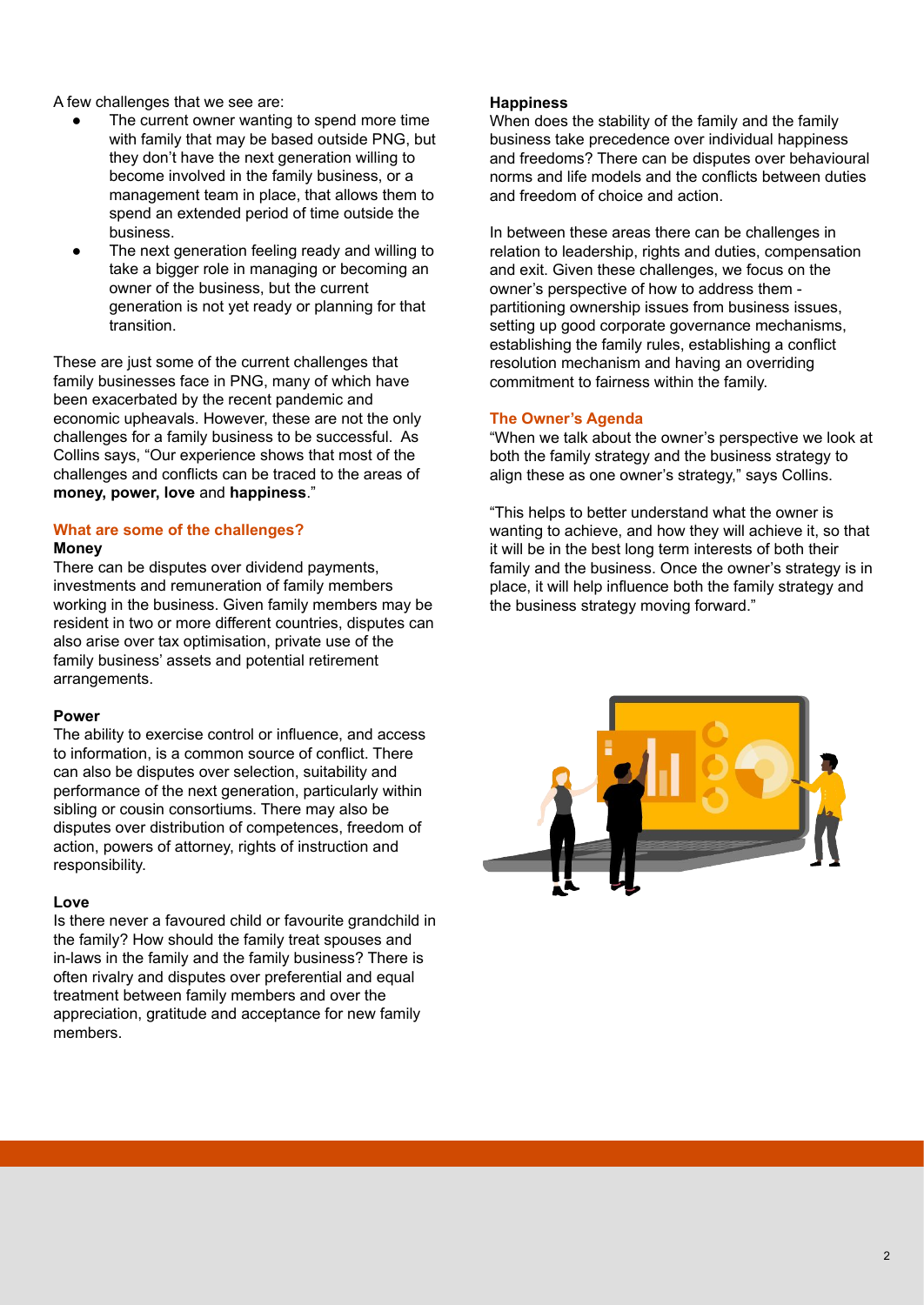### **So what is our approach? Family**

From the family perspective we need to understand who comprises the family and what are the respective family members' roles in the family and in the family business (if any). The family structure gets larger, and the issues more complex, as the business moves through generations. This helps us get a basic understanding of each family member, understand their relationship status and personal goals as well understanding what their aspirations are for their family and the business.

Some of the questions that generally get asked as a result of these discussions include:

- Who can be a shareholder, what does the transfer of shares look like, when does it take place and according to what principles?
- How many, and who, should have key roles with the family and the family business?
- For family members working in the family business and for family members not yet working in the family business - what are their plans?
- Does the family remain as one or do they form family branches?

# **Business**

From the business perspective we need to understand the challenges in the ownership, investment and governance structure that the family business is facing. We do this by not just looking at today, but also the strategy for the future.

We use discussions with the owners and the management of the family business to understand the ownership structure, investment structure and governance structure and this helps identify the challenges they currently face and prepare them for future challenges.

As Collins says, "We currently have a number of family businesses in PNG that are in the second generation with a sibling partnership, however, they will become a cousins' consortium when the current sibling owners pass their shares to their children."

Collins continues, "Obviously the challenges that the current generation of owners faced and overcame will be different to the challenges that the next generation of owners will face. As well as that the cousins will naturally have a different way of working together than their sibling parents.



For example, typical issues when looking at a sibling partnership include sibling rivalry, ownership competency and entrepreneurial spirit. However, once the family business moves to a cousin consortium the typical issues are around the diversity, old rivalries, entrepreneurial spirit, reduced owner identification and maintaining cohesion."

Once you have an understanding of the family ownership structure, the governance structure and the business lifecycle, you are in a position to help the family put together their owner's strategy.

Typically the owner's strategy process comprises a series of meetings with the family members to workshop family members' views on the following areas:

- goals and values
- membership
- owner business model
- business governance
- family governance
- roles and people.

The goals and values workshop helps everyone express their understanding of the goals that the family wants to achieve; which values they want to set for the family; the importance of the family's history and identity; and the family's culture.

Collins adds, "As a result of the COVID-19 pandemic we have seen a distinct change in priority for a lot of PNG family business culture's from being business first to family first."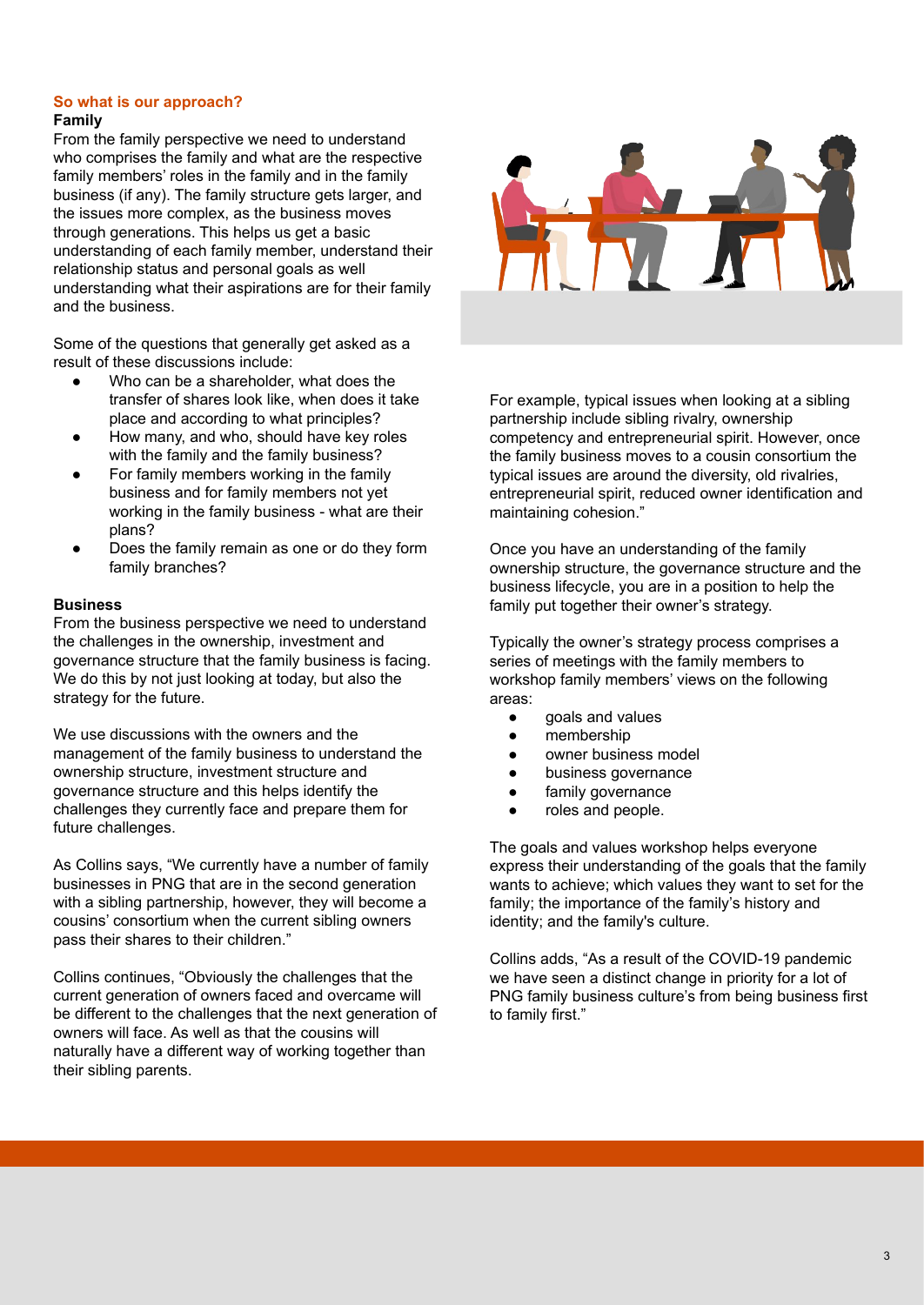The membership workshop allows discussion on issues such as: how and when does the family pass on ownership; how the family will deal with the implications of increasing fragmentations of ownership; and how will the role of the family's branches evolve in the future.

Collins adds, "We have a number of clients who have run very successful family businesses for several decades. While some of these family business owners are able to pass the business to their children who are already working in the family business, there are other children who have no interest in the business and are looking to do their own thing. We also see the impact of marriage break ups and family conflicts on keeping the family business membership together."

Typical matters discussed around the owner business model include: the economic and emotional value derived from the business; whether the family all agree on a clear set of economical boundary conditions for the family business and the principles for future business strategy and financing.

Collins adds, "It can be difficult to agree on a clear set of targets related to growth and profitability or risk management, but having an agreed and documented strategy and policies around business diversification, risk comfort, dividend policy, and debt tolerance helps to ensure all family members understand and support the business model."

The business governance workshop focuses the family on how they keep or organise control in the family business; how they deal with power-related issues; and the trade-off between compensation of those working in the business and the dividends to the wider family group.



Discussions on family governance helps identify the overall goals and values of the family, the rules for how the family deal with each other and how conflicts are resolved.

Collins adds, "It is important the family can agree on how they deal with each other, especially in the event if there is conflict. Having a properly documented conflict resolution mechanism discussed and agreed before it is needed is very useful for the long term success of both the family and the family business.

The final stage is to identify the governance roles within the family and the family business required from family members and who is best placed, and willing, to take up those roles.

Collins adds, "Not everyone can be a senior executive or director in the family business, but there are many other ways all family members can contribute and be committed to the success of the family. Having clear understanding on the roles and people in the business and the family are vital to the long term success of the family and business especially as the family business passes from one generation to the next.

My own family's business is a good example. When I was a child it was expected that the oldest son inherited the farm and the daughters would be looked after by their husband's family. In the last 30 years, that has changed significantly and we now see a lot more equity and fairness to all family members."

The owner's strategy is a process and should lead to further steps. Typically this may include a family constitution, establishment of an advisory board for the company, legal implementation of strategies and structures, action lists, family activities and family education.

"One of the most important things about this process is to remember that it evolves, and as time passes and things change, it is important to review and revisit this process," says Collins.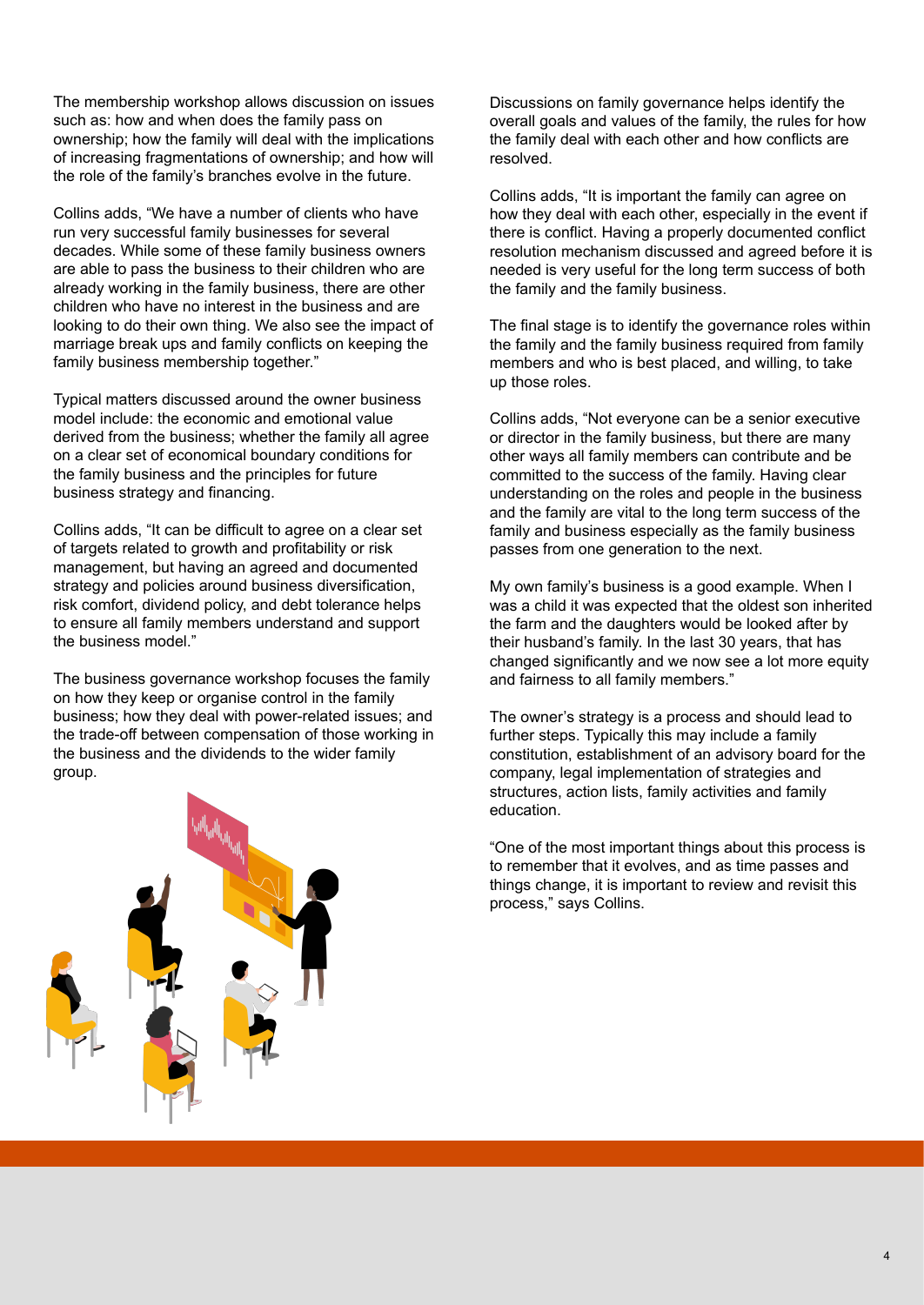#### **Join us for an Owner's Agenda session**

If you would like to find out more about family governance and how PwC can help you better understand your owner's strategy and business strategy, we invite you to attend a complimentary owner's agenda session with us.

#### **Built around you**

In a two to three-hour Owner's Agenda session, the conversation and talking points are built around you, since we know how important your business is to you and your family. It's built on your ambition, grows with your potential, and shapes your legacy.

Against the backdrop of a world in constant flux, you need the perspective to stay focused on today's goals and the confidence to set new ones to keep pace and evolve your growth.

That's where we come in. For us, your success is personal – we're dedicated to understanding what matters most to you and your business, every day. From strategy planning to governance, we use our deep expertise to create the right approach for your goals. We call our approach The Owner's Agenda.

No matter where you are on your business journey, your PwC team is at your side translating our unique vantage point and perspective into real insights that can help you succeed.

Contact us to arrange a free meeting with us.

#### **The Owner's Agenda**



#### **Manage Ownership**

Using the Manage Ownership wheel, we can help you to identify and address the key challenges relating to your Owner Strategy.

#### **Manage Business**

Using the Manage Business wheel, we can help you to evaluate the right strategy for innovative, sustainable growth, and to develop an approach for systematically managing profitability.